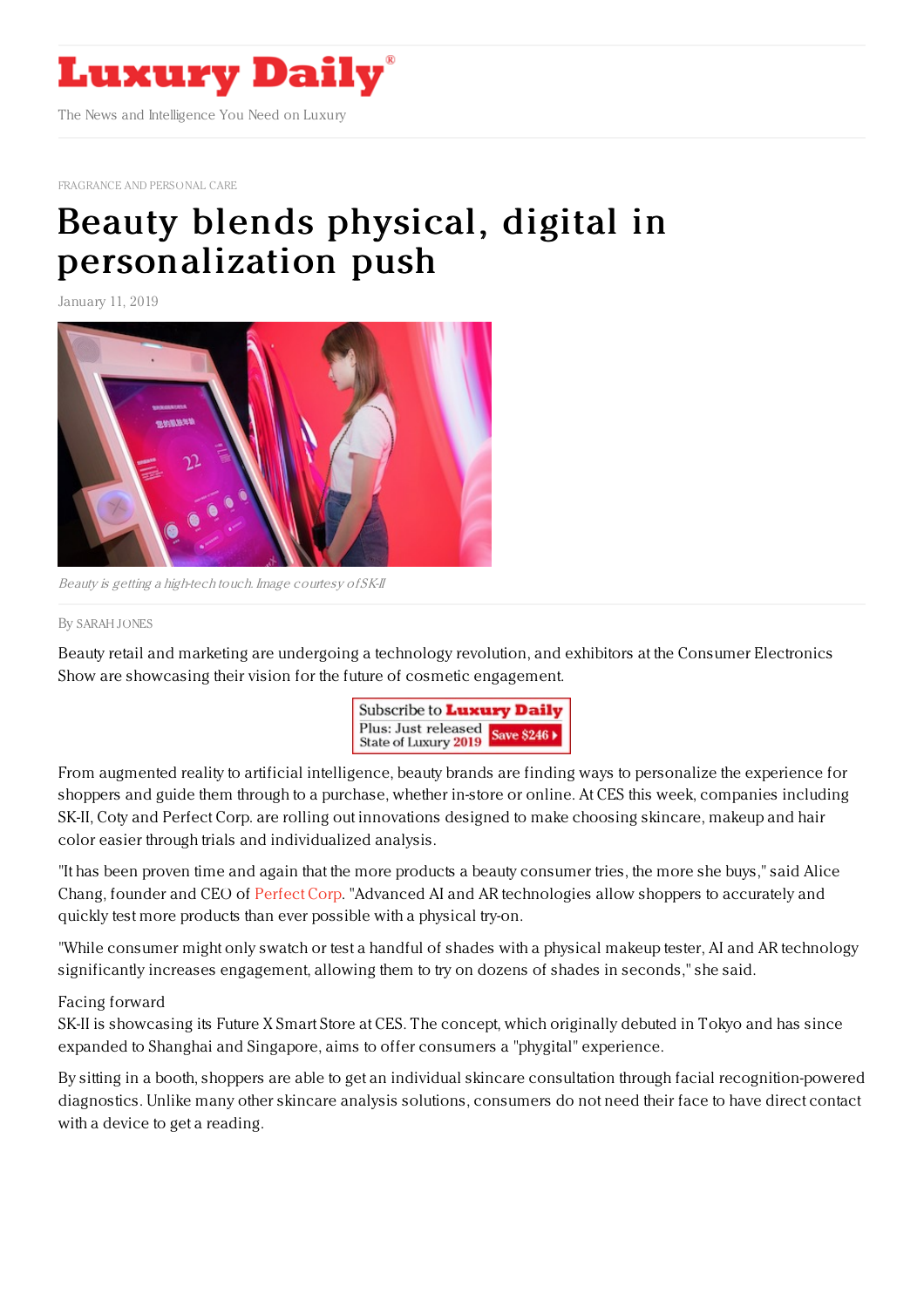

SK-II's scan stations. Image courtesy of SK-II

After learning more about their skin type, consumers can head to a Smart Beauty Bar to discover products and make purchases through a digital shopping cart. Rather than tapping screens, the experience tracks shoppers' hand movements to enable them to virtually add items to their basket.

Shopping for beauty in-stores can sometimes be an intimidating and overwhelming process. SK-II's concept aims to address this by empowering shoppers with more independence and control at retail.

Beyond the Future X Smart Store, SK-II is bringing technology into consumers' homes. The brand's Facial Treatment Essence has been advanced with the Internet of Things, allowing consumers to use an application to help them create a more optimized skincare routine.

AI and AR are also playing a role in Perfect Corp.'s Beauty 3.0 solution tied to its YouCam apps. Similarly to how SK-II is leveraging diagnosis to drive skincare sales, the company is looking toward digital product trials to spur purchases.

Perfect Corp. has powered experiences for brands including Hearst's *Cosmopolitan* magazine and beauty retailer Ulta.

At Ulta, the in-store salon allows consumers to virtually try on a hair dye before committing to a color change.

Meanwhile, *Cosmopolitan* has used the application to make its content more interactive, allowing readers to try out looks seen in the pages of an issue.

"Beauty 3.0 is shifting retail experiences from reactive, to proactive," Ms. Chang said. "Smart beauty technology is diving deeper into a personalized, custom shopping experience that generates results catered to the specific beauty shopper.

"This custom, catered and convenient shopping experience is what the beauty consumer is craving," she said. "Machine learning and AI/AR capabilities enable accurate personalized product recommendations based on user preferences to instantly deliver exactly this."

Similarly to Ulta, Coty's Wella Professionals brand is rolling out a smart mirror at CES that uses AR to preview hair color makeovers. In addition to a live AR depiction of what the client can expect, the mirror can capture 360-degree views of the end result, creating an easier process than the typical two-mirror tactic employed by stylists.

Developed with CareOS, the solution can also pull up past photos of a client using facial recognition, which Wella expects will boost personalization at appointments.

Wella's smart mirror uses CareOS

Beauty is also getting into wearables.

L'Oreal's technology incubator worked with the group's skincare brand La Roche Posay to develop a wearable device that can measure the skin's pH levels. My Skin Track pH communicates with a companion smartphone app to provide consumers with customized skincare regimens based on their pH.

Personalization is also coming to face masks, as seen in another CES debut. Neutrogena is leveraging 3D image